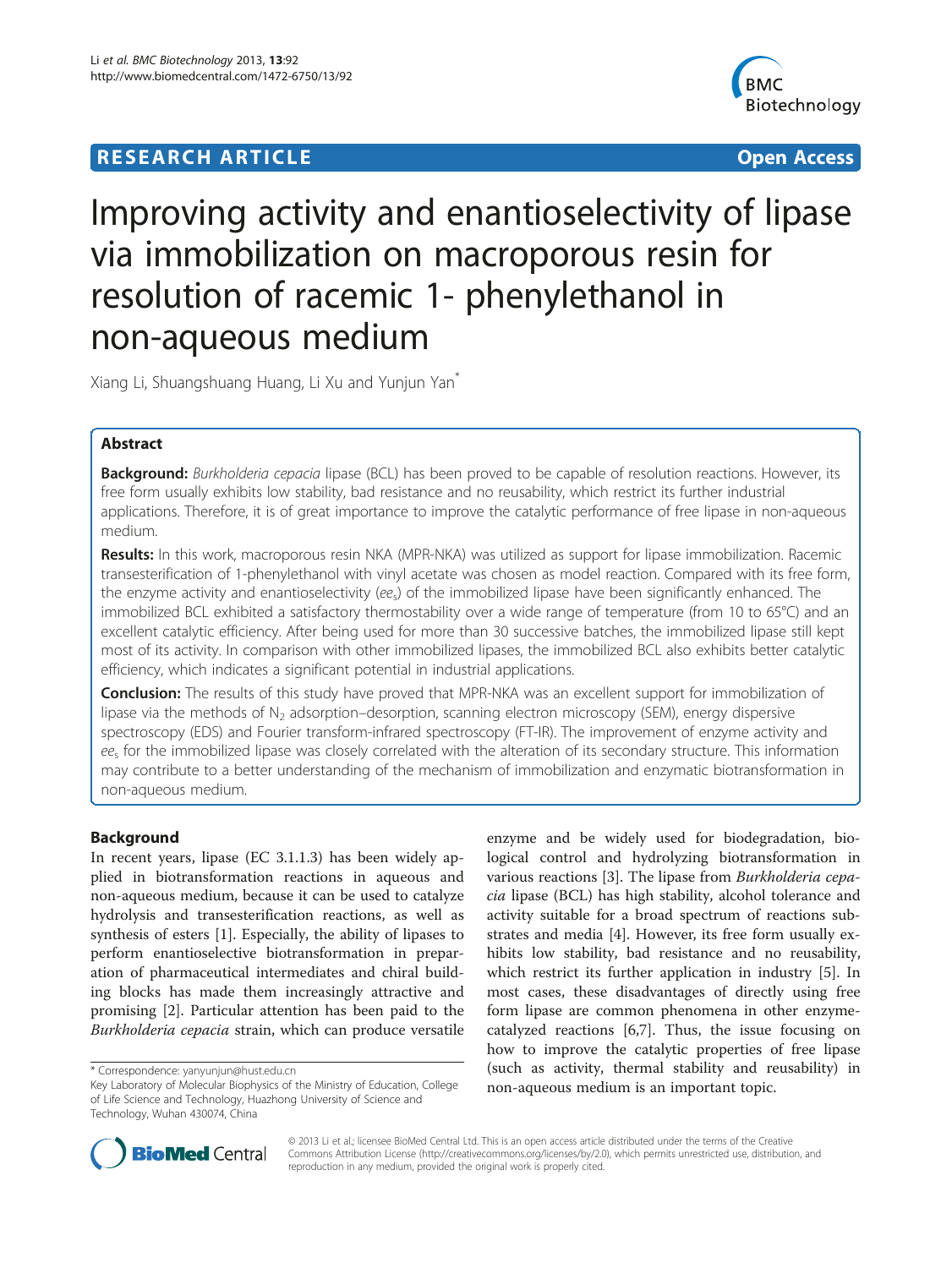Immobilization has been proved to be one of the most useful strategies to improve catalytic properties of free enzyme [[8\]](#page-8-0). There are several conventional immobilization approaches, such as adsorption, entrapment, encapsulation, and covalent binding [\[9,10](#page-8-0)]. Among them, adsorption is advantageous because of its procedural simplicity, low cost, high efficiency and ease of industrial application. Immobilized lipases via adsorption methods have been used in many reactions, such as ester synthesis, biodiesel production and enrichment of polyunsaturated fatty acids [[5,11,12\]](#page-8-0). So far, various materials have been employed as supports for enzyme immobilization [[13](#page-8-0)]. However, usage of MPRs in the resolution reaction has rarely been explored. Although many studies showed that immobilization could greatly enhance the catalytic performance of enzyme [[14,15](#page-8-0)], till now, to the best of our knowledge, it is still unclear that why immobilization can enhance the activity and tolerance of lipases. Thus, it is important to elucidate the possible mechanism of this enhancement.

For this purpose, in this study, several methods  $(N_2)$ adsorption–desorption, SEM, EDS and FT-IR) were employed to characterize the immobilized lipase in order to investigate probable mechanism for the enhancements of enzyme activity and enantioselectivity after immobilization. The enantioselective transesterification of racemic 1-phenylethanol with vinyl acetate was chosen as the model reaction so as to evaluate the enzyme activity/enantioselectivity  $(ee_s)$  and to compare the catalytic efficiency between the free and immobilized lipases in non-aqueous medium [[16](#page-8-0)], because secondary alcohols are often used as target substrates in lipase-catalyzed resolution reactions [\[17\]](#page-8-0). In addition, 1 phenylethanol is an essential building block and synthetic intermediate in many fields, such as fragrance in cosmetic industry, solvatochromic dye in chemical industries, ophthalmic preservative and inhibitor of cholesterol intestinal adsorption in pharmaceutical industries [[18\]](#page-8-0). Moreover, numerous reports on transesterification of racemic 1-phenylethanol with vinyl acetate are available in the literature, we can easily compare the catalytic activity of immobilized BCL with other enzyme catalysts under similar reaction conditions.

Therefore, based on the above analysis, the main objectives of this work are: (1) to compare the properties of the free lipase and the immobilized lipase on MPRs based on the reaction parameters, such as temperature, water content, substrate molar ratio, and reaction time; (2) to investigate probable mechanism for the significant improvement of enzyme activity and enantioselectivity through various characterizations of the immobilized lipase; and (3) further to compare the catalytic efficiency between the immobilized BCL and other immobilized lipases.

# Results and discussion MPR selection

The enzyme activities and immobilization efficiencies of the 5 types of MPRs are presented in Figure 1. The properties of MPRs, such as particle size, specific surface area and pore diameter, were listed in Table [1.](#page-2-0)

As shown in Table [1](#page-2-0), MPRs were synthesized from inexpensive styrene. Actually, they had relatively low price (\$ 5-12/kg). The result in Figure 1 showed that the enzyme activity and immobilization efficiency both were highest as compare with the other MPRs, when BCL was immobilized on MPR-NKA. The reason was mainly attributed to different specific surface area and pore diameter. Among these five types of MPRs, NKA had relatively higher specific surface area and average pore diameter (> 20 nm). Gao et al. [\[12](#page-8-0)] has also made similar conclusion that pore diameter of resin influences immobilization degree where immobilization degree increased with the increment of pore diameter. Therefore, MPR-NKA was chosen as the immobilization matrix in the following experiments.

# Effect of substrate molar ratio on enzyme activity/ees of the free and immobilized BCL

As shown in Figure [2](#page-2-0), the effect of substrate molar ratios of vinyl acetate to racemic 1-phenylethanol from 1:1 to 10:1 has been investigated. It is generally believed that the acyl donor concentration would affect the reaction equilibrium, because the excess amount of vinyl acetate could drive the reversible reaction to the right side. For the free lipase, it could be observed that the highest enzyme activity and ees was obtained when the substrate ratio was 4:1. However, it could also be found from Figure [2](#page-2-0) that further increase of substrate ratio had little effect on the enzyme activity and enantioselectivity of the free and immobilized BCLs when the molar ratios were more than 4:1.

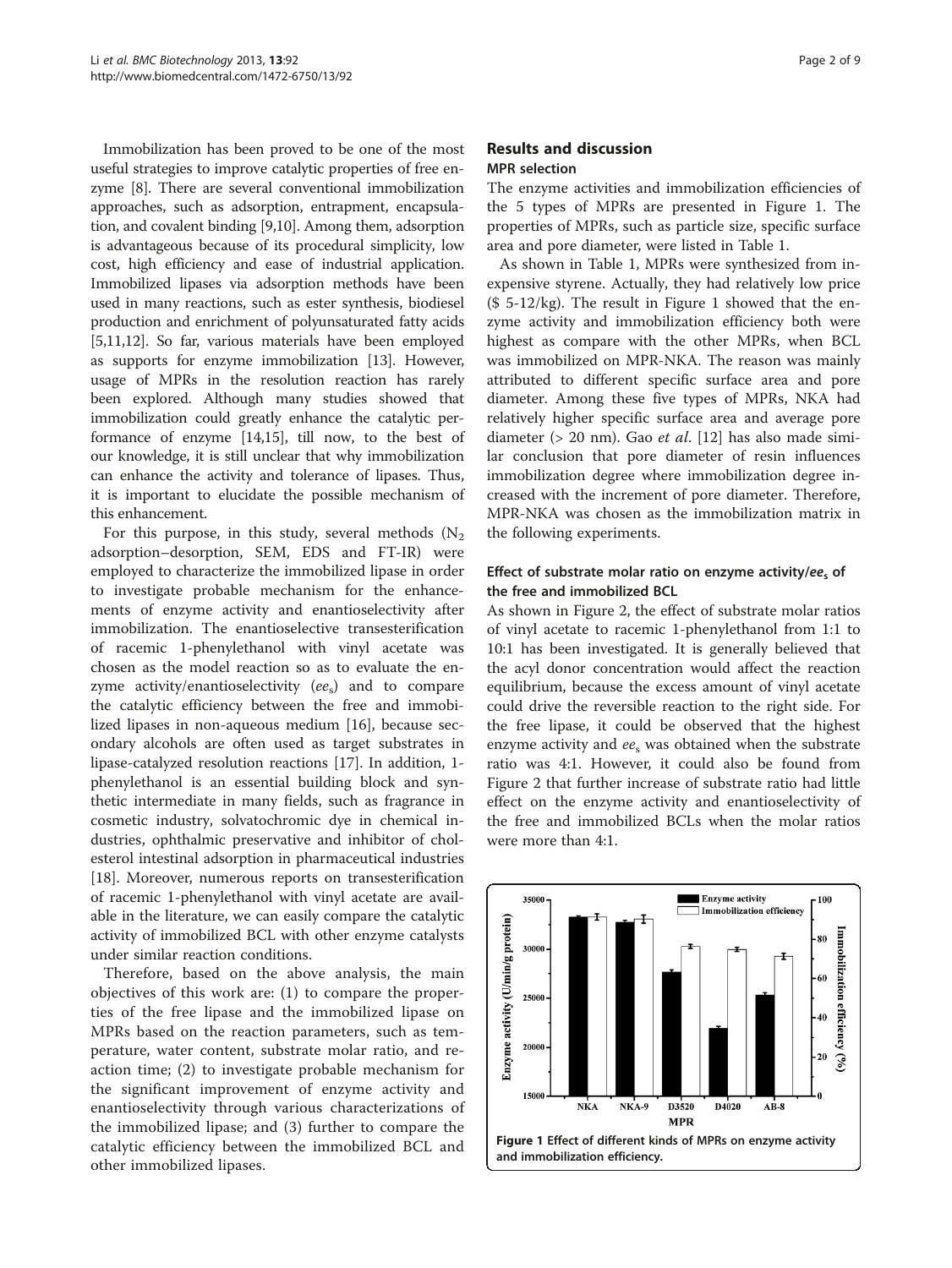| <b>Items</b> | <b>Matrix structure</b>       |           |          |         |           | Density (q/mL) Particle size (µm) Specific surface area ( $m^2$ /q) Porosity (%) Average pore diameter (nm) |
|--------------|-------------------------------|-----------|----------|---------|-----------|-------------------------------------------------------------------------------------------------------------|
| D3520        | Crosslinked Polystyrene       | 1.02-1.06 | 300-1250 | 480-520 | $65 - 70$ | $8.5 - 9.0$                                                                                                 |
|              | D4020 Crosslinked Polystyrene | 1.08-1.12 | 300-1250 | 540-580 | $46 - 50$ | $10-10.5$                                                                                                   |
| <b>NKA</b>   | Crosslinked Polystyrene       | 1.02-1.06 | 300-500  | 570-590 | 78-80     | $20 - 22.0$                                                                                                 |
| $AB-8$       | Crosslinked Polystyrene       | 1.02-1.08 | 480-520  | 480-520 | $42 - 46$ | $13 - 14.0$                                                                                                 |
|              | NKA-9 Crosslinked Polystyrene | 1.02-1.04 | 300-700  | 540-580 | 74-78     | 15.5-16.5                                                                                                   |

<span id="page-2-0"></span>Table 1 Properties of MPRs used in the present study

# Effect of water content on enzyme activity/ee<sub>s</sub> of the free and immobilized BCL

When a reaction is performed in organic medium, the enzyme activity would be affected by micro-water in the reaction system [\[19\]](#page-8-0). In addition, water has different effects on the enzyme activity and enantioselectivity in various lipase-catalyzed reactions [\[20\]](#page-8-0). The influence of water on the BCL-catalyzed reaction was investigated in a range of water contents from 0.02 mmol/mL to 0.80 mmol/mL. As can be seen in Figure 3, for the free lipase, the enzyme activity decreased significantly, while the  $ee<sub>s</sub>$  was observed to be correlated well with the decrease of enzyme activity. It indicates that high water content may lead to an increase in hydrolysis, resulting in the decrease in transesterification activity of the enzyme. For the immobilized lipase, the enzyme activity and  $ee<sub>s</sub>$  also showed a similar decrease in tendency, which can be explained as that extra water would accumulate inside the immobilized lipase and influence the flexibility of the protein [[21\]](#page-8-0). Therefore, there is no necessity to add extra water during the reaction, as the immobilized lipase has contained necessary water to maintain its active conformation during immobilization process.



# Effect of temperature on enzyme activity/ees of the free and immobilized BCL

The effect of temperature from 10 to 65°C on the enzyme activity and  $ee<sub>s</sub>$  of the free and immobilized BCL for resolution of (R, S)-1-phenylethanol was examined (Figure [4](#page-3-0)). For the free lipase, the enzyme activity increased with the increment of temperature when temperature was below 55°C, which agrees with the observation of Phillips [\[22](#page-8-0)]. The  $ee<sub>s</sub>$  also grew with the increase of temperature. When the temperature was above 55°C, both enzyme activity and  $ee_s$ decreased, which indicates that higher temperature would inhibit enzyme activity. For the immobilized lipase, enzyme activity and  $ee_s$  were a little lower when temperature was below 20°C, which was attributed to heterogeneous mixture of substrate, acyl donor and organic medium at lower temperature. Compared with the free lipase, enzyme activity and ees of the immobilized lipase exhibited no obvious decrease when temperature was over 20°C, which suggested immobilization could improve the thermostability of lipase.

# Effect of reaction time on conversion/ee<sub>s</sub> of the free and immobilized BCL

As shown in Figure [5](#page-3-0), the conversion of the free lipase increased with the reaction time at a very slow rate, and

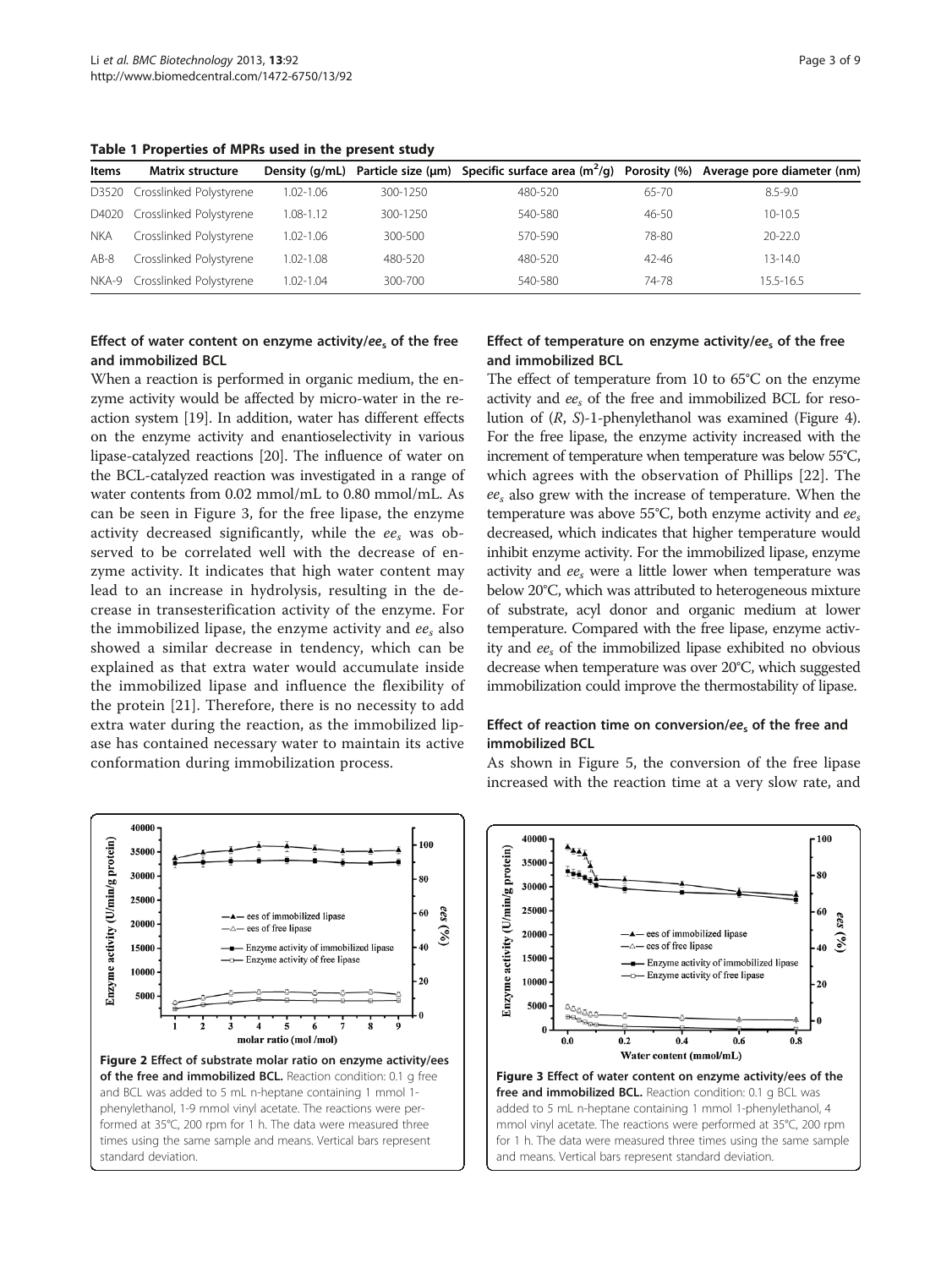<span id="page-3-0"></span>

ee<sup>s</sup> showed the same tendency. The reaction reached equilibrium at a conversion near to 50%, while  $ee<sub>s</sub>$  was close to 100%. It indicated that BCL had a good preference for  $(R)$ -1-phenylethanol, and all of  $(R)$ -1-phenylethanol had been nearly converted into (R)-phenylethyl acetate, while (S)-1-phenylethanol remained unchanged in the reaction solution. When the conversion and  $ee<sub>s</sub>$  of the free lipase reached 50% and 99% at 30 h, its enzyme activity was only 924.1 U/min/g protein, while the corresponding  $E$  value was more than 200. On the contrary, the immobilized BCL showed a very high initial reaction rate, the reaction equilibrium (ee<sub>s</sub> close to 99%, conversion near to 50%) could be achieved within 30 min; the corresponding enzyme activity was 33,266.7 U/min/g



protein. The enzyme activity of the immobilized BCL was 36 folds enhancement over the free lipase powder.

# Operational stability and reusability of the immobilized **BCL**

The reusability of the immobilized lipase is vital for cost-effective usage in the large-scale applications. In this study, the immobilized lipase can be easily separated from the reaction mixture by centrifugation. After every batch, the immobilized BCL was washed with nheptane to remove traces of substrate and products. Then, it was ready to be used for the next batch reaction under the same conditions. As shown in Figure 6, there was nearly no loss in enzyme activity and  $ee<sub>s</sub>$  after the immobilized BCL had been continuously used for at least 30 cycles. Hence, it has been very clear that the immobilized lipase exhibited an excellent reusability. Therefore, the immobilized BCL is applicable not only to the batch reaction, but also to the continuous reaction and different reactor instruments.

#### The BJH pore size distributions of MPR-NKA

Compared with pure MPR-NKA, MPR-NKA adsorbed with lipase showed a decrease in the pore volume (from 0.985 m<sup>3</sup>/g to 0.881 m<sup>3</sup>/g). As shown in Figure [7](#page-4-0), MPR-NKA contained relatively large pore volume, contributing to a better adsorption of lipase during immobilization. Compared with the pore volume of pure MPR-NKA, the decrease in the pore volume was attributed to the occupation of the enzyme in the pore channels, which indicated that BCL had been immobilized on MPR-NKA. It has been reported that the pore diameter should be at least four- to five-fold the protein diameter in order to prevent restrictions to the access of the enzyme [\[23\]](#page-8-0). Lipases are macromolecules of protein, with molecular weights about



at 37°C, 200 rpm for 1 h. The data were measured three times using the same sample and means. Vertical bars represent standard deviation.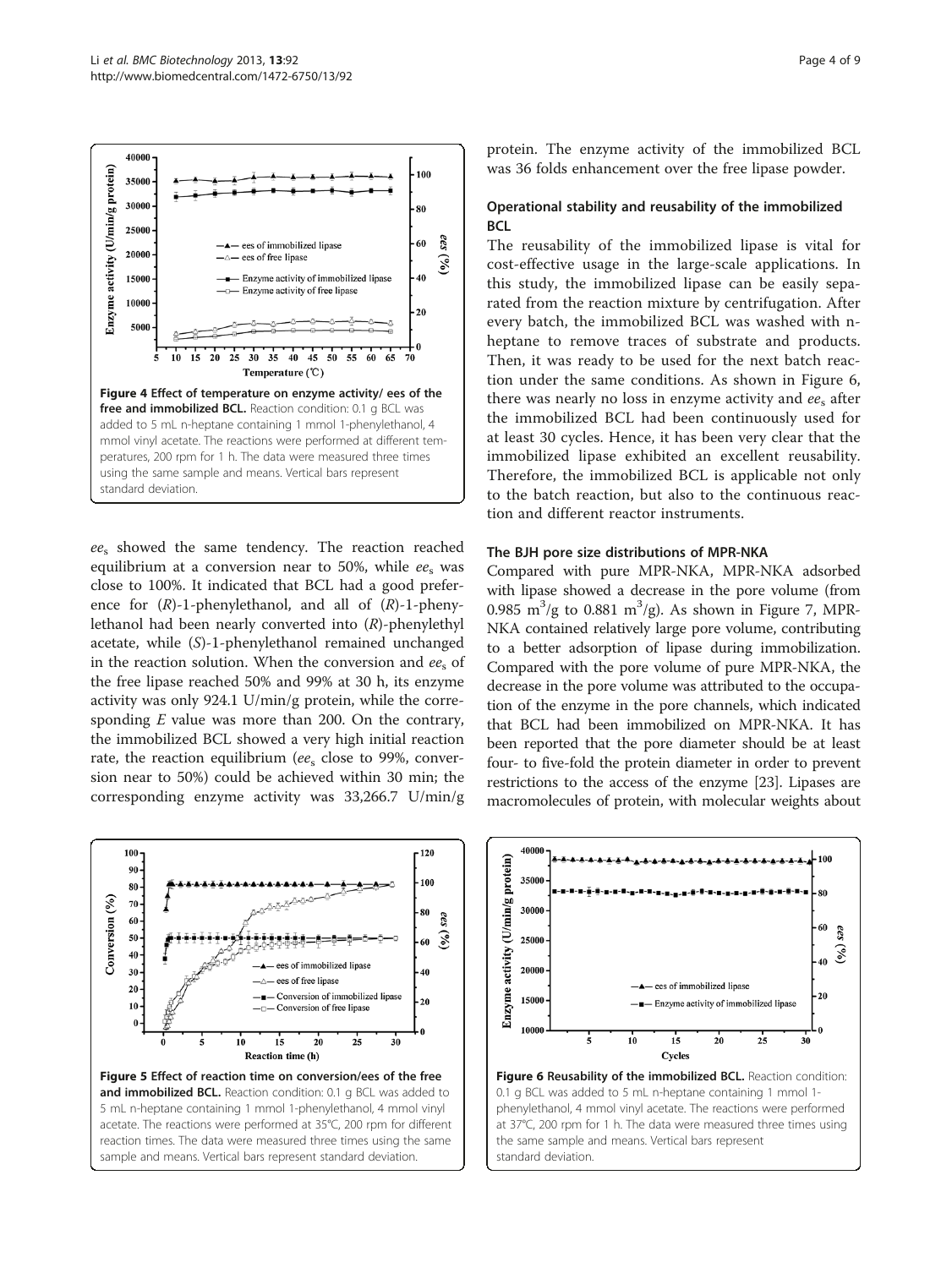<span id="page-4-0"></span>

40,000–60,000 Da [[24](#page-8-0)]. Moreover, the structure of Pseudomonas cepacia lipase has been resolved (rscb accession No. 1OIL) [[25,26](#page-8-0)]. It was very easy to estimate the diameter of single BCL molecule (about 5 nm), so the minimum pore diameter should be at least 20 nm. As shown in Figure 7, the diameters of most pores were from 20 to 110 nm, which matched the requirement of pore diameter.

#### SEM and EDS analysis

As shown in Figure 8, the detailed information about pore size distribution and shape of MPR-NKA has been given by SEM micrographs. Figure 8(a,b) show the surface and internal surface of MPR-NKA, respectively. It can be seen that MPR-NKA has various pore volumes on its surface and inside, which also proves the conclusion from BJH pore size distribution. Figure 8(c) showed the pore volumes of MPR-NKA adsorbed with lipase, which indicates that BCL has been immobilized on MPR-NKA. This can also be confirmed by EDS analysis. The result of EDS (in Figure [9](#page-5-0)a) displays that C and O

are present without other elements in pure MPR-NKA (H element could not be detected in EDS). However, the elements of C, O and N are present after BCL immobilized on MPR-NKA in Figure [9](#page-5-0)b, which also proves that the immobilization of BCL on MPR-NKA was successful [[27\]](#page-8-0).

Moreover, some researchers have reported that the inner surface may not be fully utilized for lipase adsorption even if the pore size is big enough during the immobilization process [[11,28\]](#page-8-0). As shown in the Figure 8 (a,b), the outer and internal surface of pure MPR-NKA were full of various pores before adsorption. After immobilization, surface of MPR-NKA was covered by lipase, and pores on the surface of MPR-NKA could not be found (in Figure 8c), which indicates that the lipase has almost been adsorbed by the MPR-NKA. It meant that the internal surface of MPR-NKA had been fully utilized, which was the possible reason for the high thermostability, organic solvent tolerance and operational stability of BCL immobilized on MPR-NKA.

# Secondary structure analysis of the free and immobilized BCL by FT-IR spectroscopy

As known, protein has strong absorbance spectrum in the amide I region (1700–1600 cm−<sup>1</sup> ) mainly due to the  $C = O$  bending vibration [\[29\]](#page-8-0). The amide I band of proteins contains component bands that represent different secondary structure elements such as the α-helix, β-sheet, β-turn and random coil. Their main absorbance spectra were: α-helix: 1650–1658 cm<sup>-1</sup>, β-sheet: 1620–1640 cm<sup>-1</sup>,  $β$ -turn: 1670–1695 cm<sup>-1</sup>, and random coil: 1640–1650 cm<sup>-1</sup>, respectively [\[30](#page-8-0)]. FT-IR spectra of the pure MPR-NKA (Figure [10](#page-5-0)a); BCL immobilized MPR-NKA (Figure [10](#page-5-0)b) and free BCL (Figure [10](#page-5-0)c) were shown in Figure [10](#page-5-0), respectively. Compared with spectra of pure MPR-NKA, BCL immobilized MPR-NKA had a characteristic peak at 1700–1600 cm−<sup>1</sup> , which could also be observed in the spectra of free BCL.



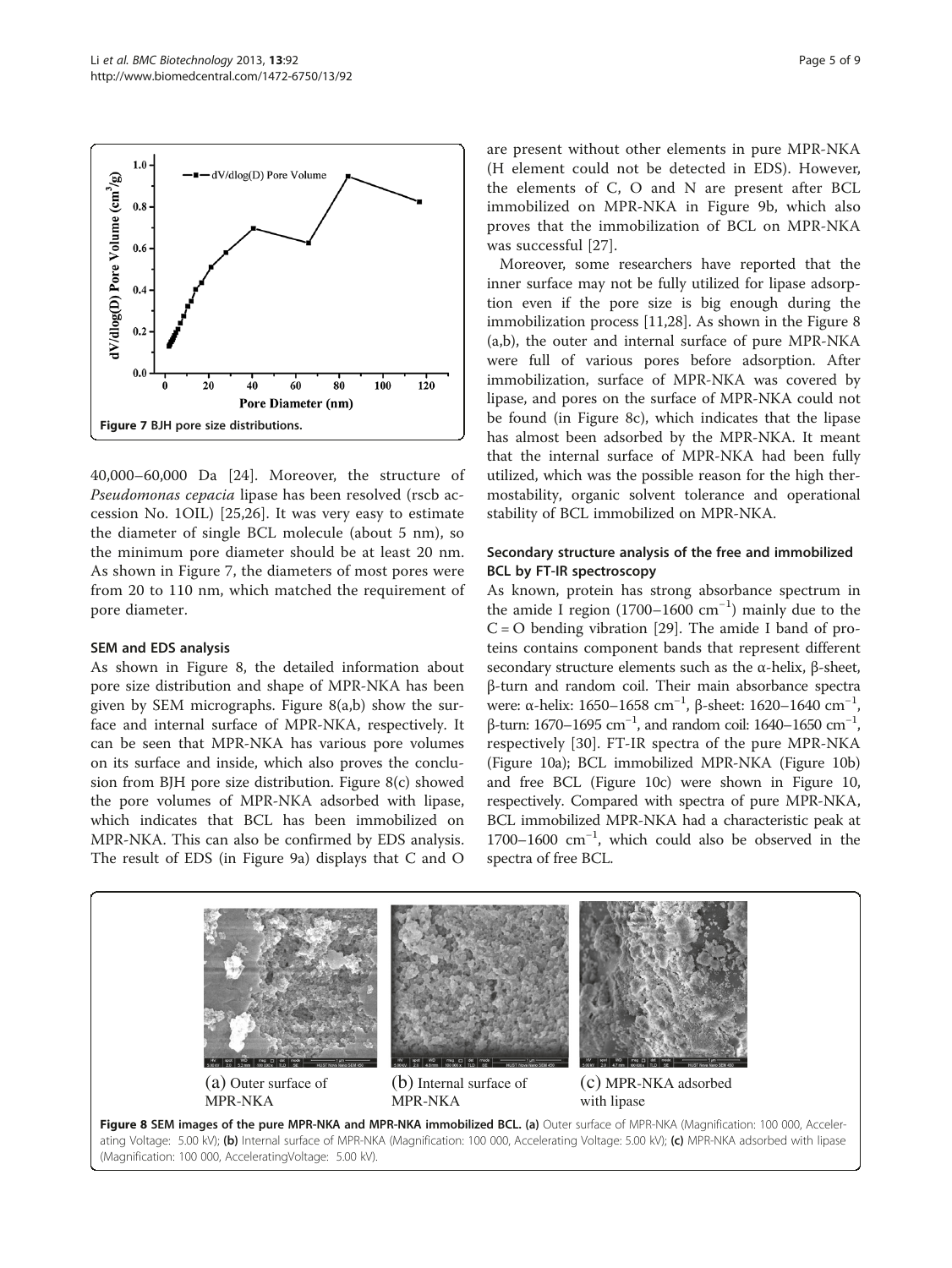<span id="page-5-0"></span>

As shown in Table [2,](#page-6-0) the secondary structure element content of free lipase was: α-helix: 28.3%, β-sheet: 21.4%, β-turn: 25.8%, and random coil: 24.5%, respectively. After immobilization, the immobilized BCL showed a decrease in α-helix (11.8%) and β-turn (15.9%); an increase in βsheet (42.6%) and random coil (29.8%). Foresti et al. reported that interfacial activation had been found when the lipase was adsorbed onto hydrophobic supports. The immobilized lipase was fixed in an open conformation and enhanced enzymatic activity was achieved [\[31](#page-8-0)]. Gao et al. pointed out that lipases are interfacial-active enzymes with lipophilic domains and can adopt both open and close conformations. The ionic microenvironment around lipase molecule, which was formed during immobilization procedure in buffer solution at a certain pH value, could be maintained as employed in organic solvent. This is socalled "pH memory effect", which helps to induce conformational changes of lipase resulting in the active form. Therefore, this would allow free access of the substrate to the active site of the immobilized lipase and increase activity of the immobilized lipase [\[12\]](#page-8-0).

#### Comparison with other immobilized lipases

Compared with other immobilized lipases, the immobilized BCL exhibited a much higher catalytic efficiency. Chua et al. reported that immobilized lipase ChiroCLEC-PC (crosslinked enzyme crystals of Pseudomonas cepacia lipase) was used for the resolution of racemic 1-phenylethanol in organic solvents (including heptane) with different log P values, while the maximal initial rate of reaction was  $473.5 \pm 10$  µmol/min and the reaction reached equilibrium conversion at 45% after 100 mins of reaction [\[18](#page-8-0)]. Compared with the cross-linked enzyme crystals method, the immobilized BCL showed a better catalytic efficiency (based on initial reaction rate and final conversion value). Wang et al. reported that lipase from B. cepacia was encapsulated inside zirconia particles by biomimetic mineralization of

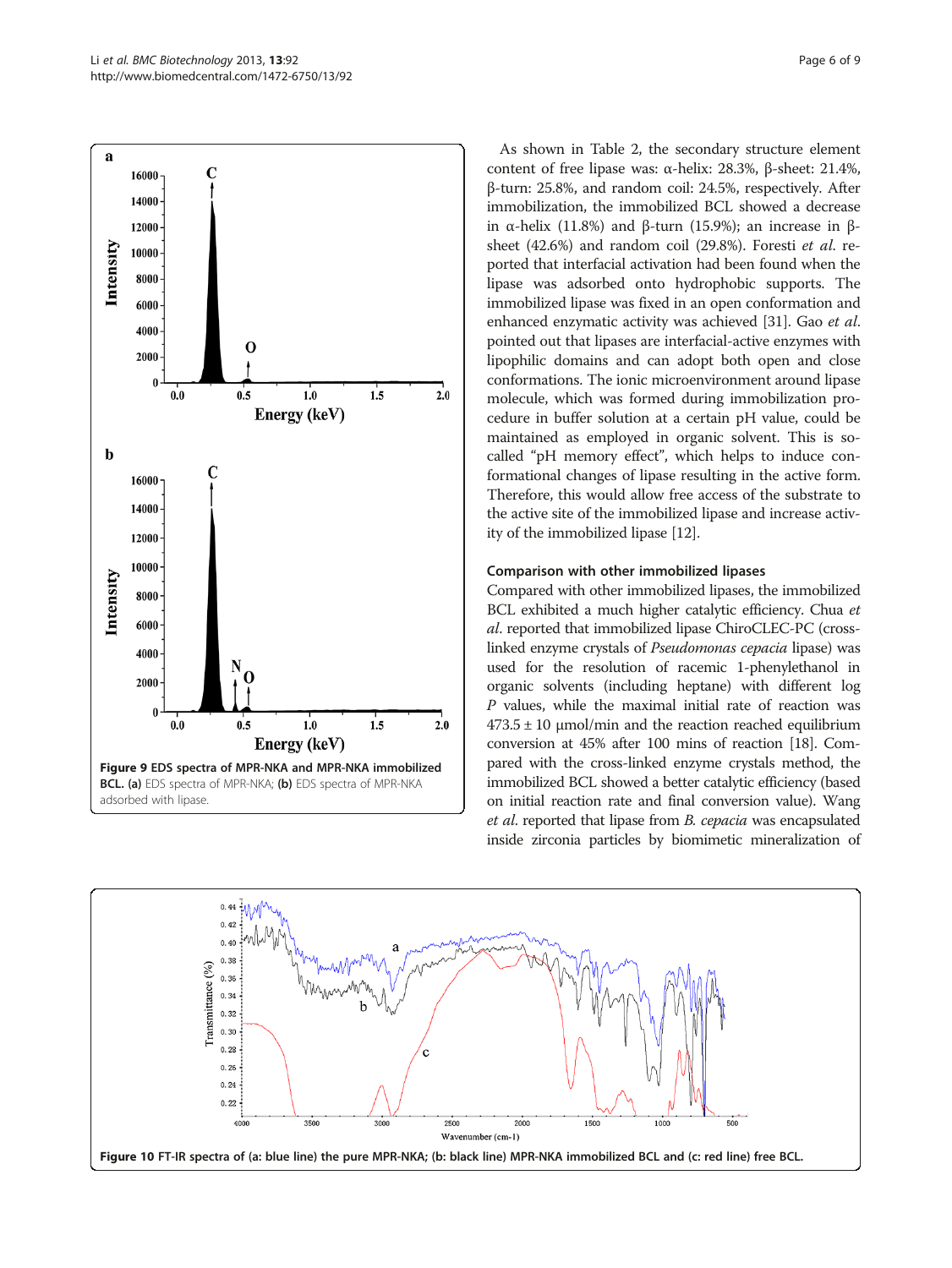| Solvent            | α- Helix (%)   | $\beta$ - Sheet (%) | ß- Turn (%)     | Random coil (%) |
|--------------------|----------------|---------------------|-----------------|-----------------|
| Free lipase        | $28.3 + 1.09$  | $214 + 221$         | $25.8 + 0.91$   | $74.5 + 0.21$   |
| Immobilized lipase | $1.8 \pm 3.21$ | $42.6 \pm 1.21$     | $15.9 \pm 0.81$ | $29.8 \pm 0.71$ |

<span id="page-6-0"></span>Table 2 Quantitative estimation of the secondary structure elements of free and immobilized BCL

 $K_2ZrF_6$ . After 48 h reaction under the optimal conditions, their immobilized lipase reached 49.9% with higher  $ee<sub>s</sub>$  of 99.9%, however, after 6 cycles, the conversion and  $ee<sub>s</sub>$  were only 43% and 85%, respectively [[32](#page-8-0)]. Compared with the approach of encapsulating lipase within zirconia induced by protamine, our immobilized BCL exhibited a better reusability in the successive batch experiments.

In order to compare the catalytic efficiency between our immobilized BCL and several commercially available immobilized lipases usually used in literature, the  $ee<sub>s</sub>$  and conversions of Novozyme 435, Lipozyme RM IM, and Lipozyme TL IM were measured respectively. Under the same conditions of substrate molar ratios (vinyl acetate to racemic 1-phenylethanol) 4:1; reaction time 0.5 h, reaction temperature 35°C, 0.1 g immobilized lipase and 5 mL solvent (heptane), their  $ee<sub>s</sub>$  was 75%, 24% and 15%, respectively. The corresponding conversions were 43.3%, 2.6% and 4.8%, respectively. It can be seen that our immobilized BCL ( $ee_s$ ) 99%; conversion 49%) is much better than the commercially avaialable immobilized lipases in catalyzing enantioselective transesterification of 1-phenylethanol with vinyl acetate.

#### Conclusion

In this study, results were significantly enhanced in terms of enzyme activity and  $ee$ <sub>s</sub> when BCL immobilized on MPR-NKA. Compared with the free BCL, the immobilized BCL had better thermostability and excellent reusability in non-aqueous medium. Combined strategies  $(N_2 \text{ adsorp}$ tion–desorption, SEM and EDS) were used to characterize the immobilized lipase, which proved that MPR-NKA was an excellent support for lipase immobilization. FT-IR analysis also indicated that improvement of enzyme activity and  $ee<sub>s</sub>$  was closely correlated with the alteration of its secondary structure. Compared with the other immobilized lipases, the immobilized BCL exhibits a better catalytic efficiency, indicating a great potential for industrial applications.

#### Methods

#### Materials

Lipase from B. cepacia was purchased from Amano Enzyme Inc. (Nagoya, Japan). Racemic and optically pure 1 phenylethanol was got from Alfa Aesar Co., Ltd (P. R. China). 1-Phenylethyl acetate;  $(R)$ - and  $(S)$ - 1-phenylethanol were bought from Sigma-Aldrich Co., Ltd (St. Louis, Missouri, USA). Novozym 435 (from Candida antarctica), Lipozyme RM IM (from Rhizomucor miehei) and Lipozyme TL IM (from Thermomyces lanuginose) were purchased

from Sigma-Aldrich Co., Ltd (St. Louis, Missouri, USA). MPR was product of Tianjin Nankai Hecheng S & T Co., Ltd (China). All organic solvents and other reagents were of analytical grade and were obtained commercially from Sinopharm Chemical Reagent Co., Ltd (Shanghai, China).

#### Preparation of immobilized lipase

The procedures of immobilization were described as follows: 1 g MPR and 5 mL 99% ethanol was added into a 25 mL tube, then the mixture was put in 30°C shaking incubator at 200 rpm for 2 h to wash out the residual catalyst and impurities. The ethanol was removed after MPR precipitated to the bottom of the tube. The residual MPR was washed with distilled water for three times. 5 mL 0.05 M phosphate buffer (pH 7) was mixed with the residual MPR, the mixture was kept for 12 h at 30°C. Then, the buffer was removed. After this pretreatment, MPR was kept in the tube. 0.8 g free BCL powder was dissolved in the 5 mL 0.05 M phosphate buffer (pH 7), this solution was loaded into the tube to mix with the MPR. The tube was stirred in a rotary shaker with a speed of 200 rpm at 30°C for 2 h. The suspension was separated after MPR precipitated to the bottom of the tube. The immobilized BCL (MPR adsorbing the lipase) was washed with 5 mL 0.05 M phosphate buffer (pH 7) for three times to remove the unadsorbed lipase in the surface of the MPR, and then, protein content of the lipase solution and washed water was determined by the method of Bradford [[33\]](#page-8-0). Five types of MPRs were used so as to choose the best immobilization support.

#### Lipase activity and protein content measurements

The enzyme activity was determined using 1-phenylethanol and vinyl acetate as substrate. One unit (U) of the enzyme activity was defined as the amount of the enzyme which produces 1 μmol  $\alpha$  -phenylethyl acetate per minute under the assay conditions. The reactions were performed in a 50 mL stoppered flask at 35°C and 200 rpm for 1 h. The assay conditions were used except when otherwise stated in the text. The protein content of free and immobilized BCL was 0.58 wt% and 0.50 wt%, respectively. Immobilization efficiency (%) was estimated as Eq. 1.

Immobilization efficiency 
$$
(\%)
$$
  
= $\frac{\text{immobilized protein}}{\text{total loading protein}} \times 100\%$  (1)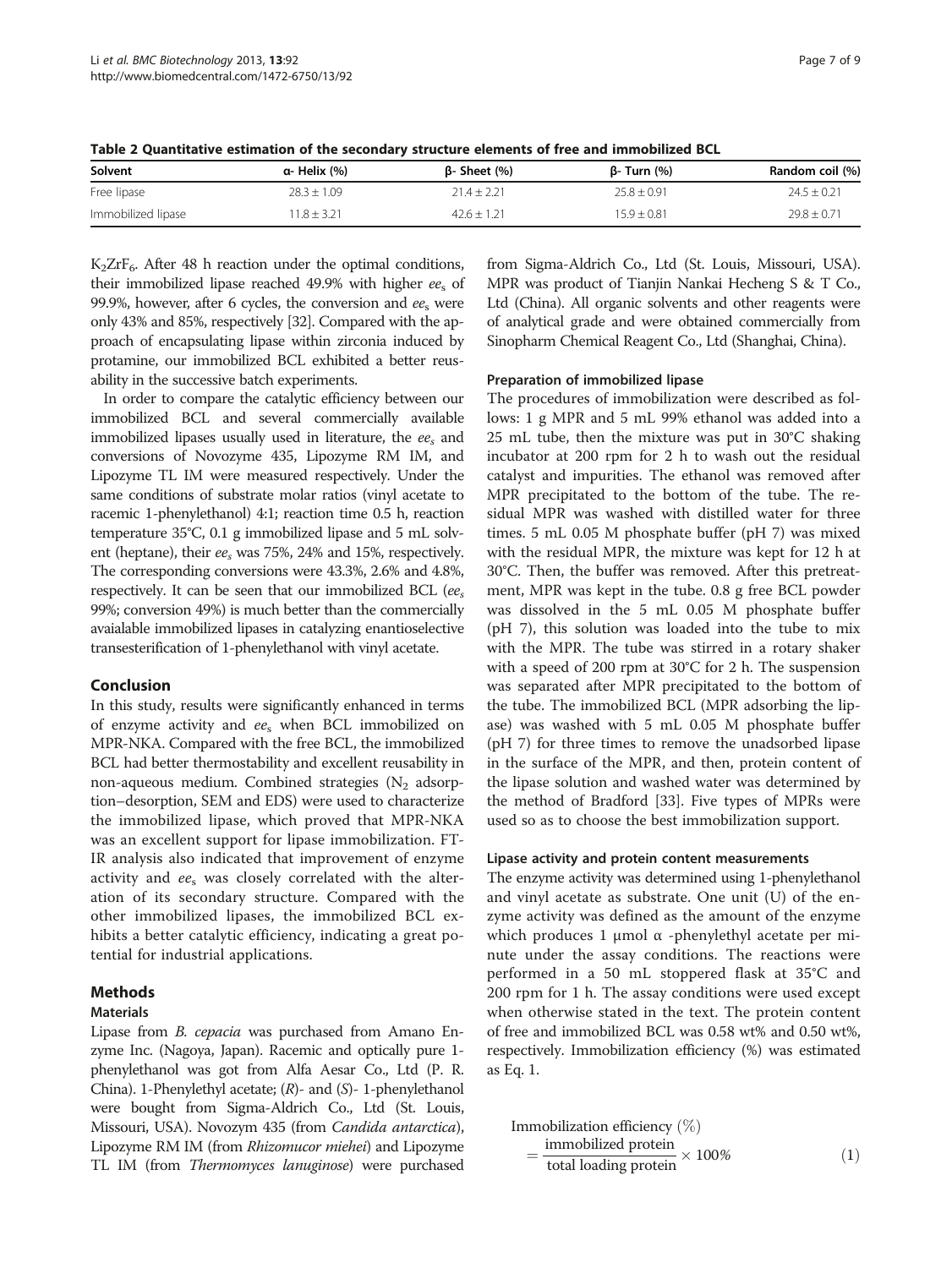#### <span id="page-7-0"></span>Reaction procedure

Before usage, the organic solvent was dried over  $4 \text{ Å}$  molecular sieves. Under the above mentioned conditions, reactions were carried out in 5 mL pure heptane, containing 1 mmol racemic 1-phenylethanol, 4 mmol vinyl acetate and 0.1 g free or immobilized BCL. The reaction mixture was put in a 50 mL stoppered flask at 35°C and 200 rpm for 1 h. These conditions were used except when the reaction parameters (molar ratio; temperature; reaction time) needed to be changed in the following text. The above experiments were all conducted in triplicate. After the reactions, the free or immobilized lipase was removed by centrifugation. Then, the samples were filtered through a 0.44 μm filter and analyzed by HPLC.

#### Analysis and calculation

The samples were analyzed by HPLC (Model 2300–525 SSI. Co., Ltd USA) using a Chiralcel OD-H column (4.6 mm × 250 mm, Daicel Chemical, Japan). Samples (5 μL) were eluted by a mixture of n-hexane: 2-propanol (95:5,  $v/v$ ) at a rate of 1.0 mL/min, and detected at a wavelength of 254 nm (Model 525 UV Detector SSI. Co., Ltd USA). The retention time of  $(R)$ - and  $(S)$ -1-phenylethanol in the Chiralcel OD-H column was 7.28 and 8.23 min, respectively.

According to method described by Chen et al. [\[34](#page-8-0)], enantioselectivity was expressed as E value and calculated by Eq. 2,  $ee_s$  by Eq. 3, and C by Eq. 4.

$$
E = \frac{\ln[(1-C)(1-ees)]}{\ln[(1-C)(1+ees)]}
$$
 (2)

$$
ees = \frac{S - R}{S + R} \tag{3}
$$

$$
C = \frac{S0 + R0 - (S + R)}{S0 + R0}
$$
\n(4)

where, C represents the substrate conversion,  $ee<sub>s</sub>$  stands for the substrate enantiomeric excess,  $S_0$  and  $R_0$  respectively represent the concentrations of the  $(S)$ - and  $(R)$ -enantiomers of 1-phenylethanol before reaction, S and R are the concentrations of the  $(S)$ - and  $(R)$ -enantiomers of 1-phenylethanol after reaction.

# Characterization of the immobilization support with  $N_2$ adsorption–desorption

The specific surface area, pore volumes, and average pore diameters were measured by nitrogen adsorption–desorption equipment (ASAP 2020 V4.00, Micromeritics Instrument Ltd, Shanghai). The specific areas of the MPR-NKA were calculated by the Brunauer–Emmett–Teller (BET) method, and the distributions of pore diameters were estimated by the desorption branches of the isotherms with the Barrett–Joyner–Halenda (BJH) model.

# Characterization of the immobilized BCL by SEM and EDS The immobilized BCL was analyzed with SEM and EDS (Nova Nano SEM 450, FEI Company, Eindhoven, Netherlands). The samples were coated with gold using a sputter coating system and measured at an acceleration voltage of 5 kV.

#### FT-IR spectroscopy

The samples were mixed with KBr and pressed into pellets. FT-IR measurements in the region of 400-4000 cm<sup>-1</sup> were recorded at 25°C by Vextex 70 FT-IR spectrometer (Bruker, Germany) with the nitrogen-cooled, mercury– cadmium– tellurium (MCT) detector. The spectrum acquisition (all samples were overlaid on a zinc selenide ATR accessory) is from IR spectra. The infrared spectrum of KBr has been subtracted from the infrared spectrum during each measurement. The conditions of the measurements were as follows: 20 kHz scan speed,  $4 \text{ cm}^{-1}$  spectral resolution, 128 scan co-additions, and triangular apodization. The secondary structure element content was estimated by software PeakFit version 4.12 according to the method described by Yang et al. [\[35\]](#page-8-0).

#### Competing interests

The authors declare that there are no competing interests.

#### Authors' contributions

XL(i) designed the study, carried out the experiments and drafted the manuscript. SH contributed to the measurement of protein content and SEM. LX(u) revised the language. YY supervised the work and finalized the manuscript. All authors have read and approved the final manuscript.

#### Acknowledgements

The authors are deeply indebted to Muhammad Jawed Chanesra for his kind assistance in language editing. This work is financially supported by the National Natural Science Foundation of China (Nos. 31070089, 31170078 and J1103514), the National High Technology Research and Development Program of China (2011AA02A204), the Innovation Foundation of Shenzhen Government (JCYJ20120831111657864), and the Innovation Foundation of HUST (2011TS100). Many thanks are indebted to Analytical and Testing Center of HUST for their valuable assistances in SEM, EDS and FT-IR measurement.

#### Received: 14 June 2013 Accepted: 23 October 2013 Published: 29 October 2013

#### References

- 1. Sellami M, Aissa I, Frikha F, Gargouri Y, Miled N: Immobilized Rhizopus oryzae lipase catalyzed synthesis of palm stearin and cetyl alcohol wax esters: Optimization by response surface methodology. BMC Biotechnol 2011, 11(1):68.
- 2. Alissandratos A, Baudendistel N, Flitsch S, Hauer B, Halling P: Lipasecatalysed acylation of starch and determination of the degree of substitution by methanolysis and GC. BMC Biotechnol 2010, 10(1):82.
- 3. Wang H, Sun H, Wei D: Discovery and characterization of a highly efficient enantioselective mandelonitrile hydrolase from Burkholderia cenocepacia J2315 by phylogeny-based enzymatic substrate specificity prediction. BMC Biotechnol 2013, 13(1):14.